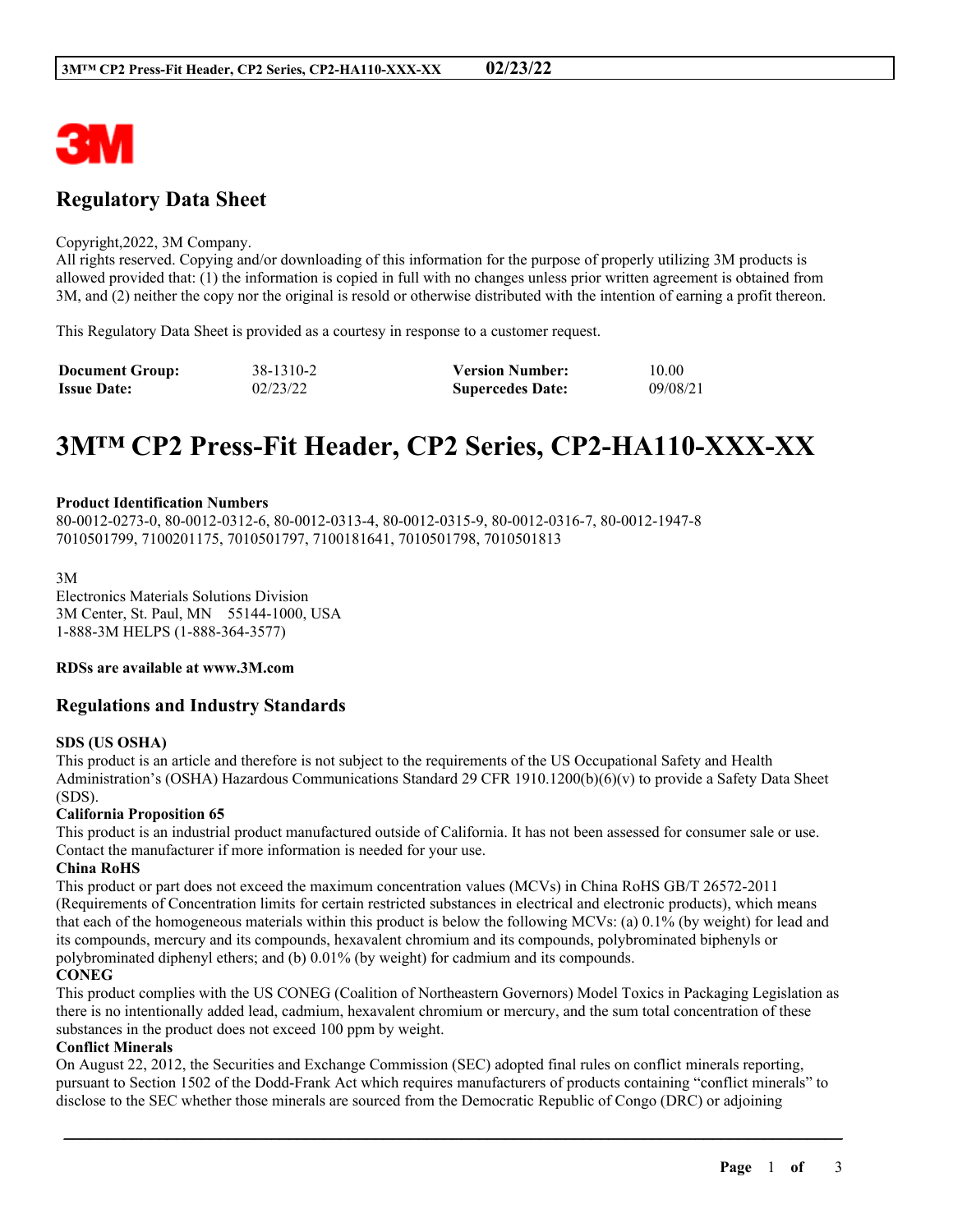countries. 3M has been participating in the EICC-GeSI Extractives Workgroup, and are incorporating the EICC-GeSI Conflict Minerals Reporting template in existing systems for use with suppliers of materials that may contain conflict minerals covered by the SEC rules. 3M will provide product-specific information once the required supply chain data has been obtained.

#### **CPSIA 2008**

A Certificate of General Conformity per the US Consumer Product Safety Act, 15 U.S.C. § 2063 (a)(1), as revised by section 102 of the 2008 US Consumer Product Safety Improvement Act, is not required for the requested product.

## **EU REACH**

Substances listed in Annex XIV of Regulation No 1907/2006 of the European Parliament and the Council concerning the Registration, Evaluation, Authorization and Restriction of Chemicals (REACH) are not intentionally added to this product. **EU REACH**

Substances listed in Annex XVII of Regulation No 1907/2006 of the European Parliament and the Council concerning the Registration, Evaluation, Authorization and Restriction of Chemicals (REACH) are not intentionally added to this product. **EU REACH**

This product is an article, without intended release of a chemical substance, under the Regulation No 1907/2006 of the European Parliament and the Council concerning the Registration, Evaluation, Authorisation and Restriction of Chemicals (REACH) (refer to REACH, Article 3(3)). It is not a chemical preparation. Therefore, it is not subject to the (pre)-registration or the registration process. It does not require a safety data sheet.

#### **EU REACH**

This product, including any article that the product is composed of, does not contain at greater than 0.1% by weight a Substance of Very High Concern (SVHC) substance identified according to Article 59 of REACH. This declaration reflects the substances on the candidate SVHC list, effective January 2022.

#### **EU RoHS**

This product does not exceed the maximum concentration values (MCVs) set under EU Directive 2011/65/EU (RoHS recast/RoHS 2), as stated in Annex II to that directive. This means that each of the homogenous materials within this product does not exceed the following MCVs: (a) 0.1% (by weight) for lead, mercury, hexavalent chromium, polybrominated biphenyls or polybrominated diphenyl ethers; and (b) 0.01% (by weight) for cadmium.

#### **EU RoHS Phthalates**

This product does not exceed the maximum concentration values (MCVs) for phthalates set under EU Directive 2011/65/EU (RoHS recast/RoHS 2), as amended by EU 2015/863, which applies to finished EEE after July 22, 2019 for Category 1-7, 10- 11 products and after July 22, 2021 for Category 8 and 9 products. This means that each of the homogeneous materials within this product does not exceed the MCV of 0.1% (by weight) for each of the following phthalates: DEHP, BBP, DBP, and DIBP.

#### **Sustainability and 3M**

Go to www.3M.com/sustainability to learn about 3M's programs. 3M is a signatory of the United Nations Global Compact (UNGC).

#### **Sustainability and 3M's Code of Conduct**

Go to www.3M.com/businessconduct

### **TSCA Section 6**

This product is not known to contain 2,4,6-Tri-tert-butylphenol (CAS 732-26-3).

#### **TSCA Section 6**

This product is not known to contain Decabromodiphenyl Ether (Deca-BDE) (CAS 1163-19-5).

#### **TSCA Section 6**

This product is not known to contain Hexachlorobutadiene (HCBD) (CAS 87-68-3).

**TSCA Section 6**

This product is not known to contain Pentachlorothiophenol (PCTP) (CAS 133-49-3).

#### **TSCA Section 6**

This product is not known to contain Phenol, isopropylated phosphate (3:1) (PIP (3:1)) (CAS 68937-41-7).

# **Chemicals and/or Compounds of Interest**

**Arsenic and (As) Compounds** : Not intentionally added. **Asbestos** : Not intentionally added.

Disclaimers: The information provided in this document related to material content represents 3M's knowledge and belief, which may be based in whole or in

\_\_\_\_\_\_\_\_\_\_\_\_\_\_\_\_\_\_\_\_\_\_\_\_\_\_\_\_\_\_\_\_\_\_\_\_\_\_\_\_\_\_\_\_\_\_\_\_\_\_\_\_\_\_\_\_\_\_\_\_\_\_\_\_\_\_\_\_\_\_\_\_\_\_\_\_\_\_\_\_\_\_\_\_\_\_\_\_\_\_